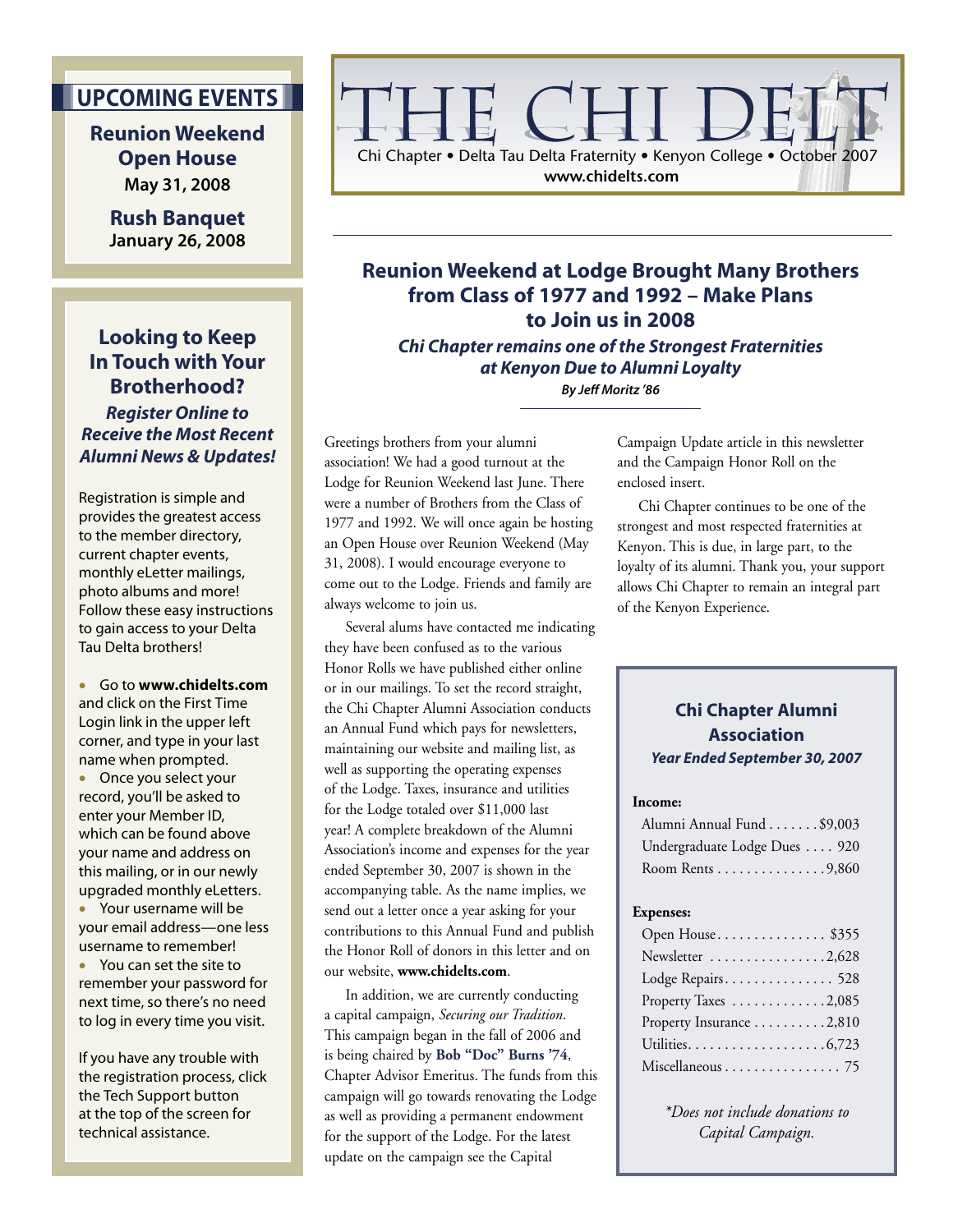## **CHAPTER REPORT**

#### **Doc Burns Outstanding Chi Delt Award is Presented to Jon Lawrence '09**

**By Bob "Doc" Burns '74, Chapter Advisor Emeritus**

First of all, I want to thank you all for supporting our Capital Campaign. The latest update and honor roll appears in this edition of *The Chi Delt*. If your name does not appear, I am certain you must feel left out. So while it is still fresh in your mind, please send in your pledge. If you need more information or want to help get other Brothers to pledge, you can reach me at **rburns1600@aol.com** or 740-427-3761.

 I attended the first Chapter meeting of the school year. We are getting bigger, and it reminded me of the years in the 70's. On August 28, I presented **Jon Lawrence '09** with the Doc Burns Outstanding Chi Delt

Award. **Ben Douglass '98** can take credit for this award. Back when he was our President, he suggested I do such a thing. At the time I thought there was no more room for awards, and it has taken me ten years to realize there was a void. The award includes a plaque and a check equal to one year of chapter dues. This, by the way, is now \$750. Surprised? Remember when dues were less than a hundred dollars?

 Thanks again for all your loyal support, and keep those letters and updates coming in to *The Chi Delt*, and to our website, **www.chidelts.com**.



**James Reid '08***, Chapter President, congratulates Jon Lawrence. Jon is know as "Bigger" because we already had a*  **Big John Bence '08***.* 

### **Community Service, Chapter Service and Greek Week Participation have kept the Chi Chapter on the Move Brotherhood Retreat Focused on Ritual, Planning and Building Camaraderie**

Despite the fact that the current academic semester only began a few weeks ago, Chi Chapter has already begun its participation in various community and brotherhood events. The second week of September, the members of Chi Chapter continued their tradition of brotherhood by holding an afternoon retreat at the home of Chapter Advisor **Drew McFarland**. We spent the afternoon not only hiking through trails and cooking on the

#### **By John Bence '08**

grill, but also practicing the Ritual, planning Chapter events for the year, and building camaraderie and solidarity.

 The third week in September, Chi Chapter took part in campus-wide Greek Week activities. On top of placing third in the pieeating competition (due to the determination of Brother **Brian D'Orazio '08)**, the Delts also competed in a water-pong tournament, scavenger hunt, banner judging competition,



and an academic trivia contest. Each member of Chi Chapter additionally performed community service during the week including cleaning up campus and helping at the Mount Vernon Humane Society.

 Finally, on September 29, the Chapter held "Love Your Lodge" day. This event is becoming a tradition with the Chapter. During the day over 20 Delt Brothers split up duties which included cleaning up trash around the outside of the lodge, painting walls, and generally fixing minor problems on the interior. Our biggest project entailed rebuilding the path down to the side door. The Chapter lined the path with logs and laid gravel provided by the Alumni Association. After the hard work, we went out on the deck and grilled some burgers and had some drinks. Not only did this give Chi Chapter a chance to repair and clean our meeting place, but it also contributed greatly to our brotherhood.

## **Chapter Spirits are Soaring and Brotherhood is Strengthening**

**By Drew McFarland, Chapter Advisor (Bethany DTD)'83**

I am glad to report that the spirits of the Chapter are high at the moment and feelings of brotherhood better than in several years.

 I also believe that with the current sophomore Brothers, we are seeing

another one of those shifts in personality between generations. How major it is, I do not know, but it seems to be positive. In some ways, I am even seeing traits in the men now that I equate with Delts I have met from the classes of the 1950s. Obviously, it is an entirely different world, but characteristics certainly do repeat themselves.

 Regardless of your era or theirs, there is a lot to be proud of at Chi, and I hope each of you is able to make it back to Gambier to see their progress.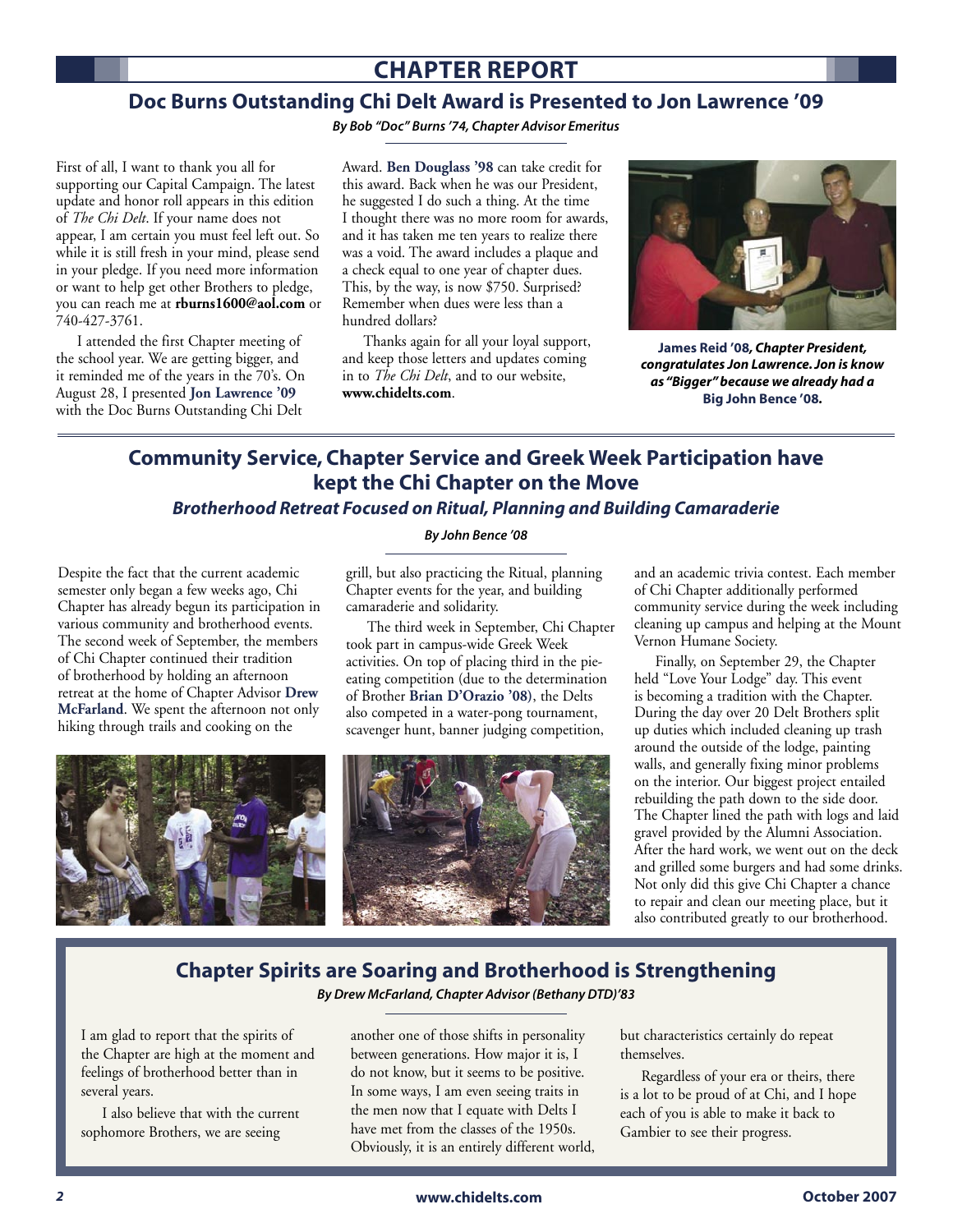### **Reception held in Washington, D.C. to honor Chapter Advisor Emeritus Bob "Doc" Burns '74**

#### **Securing Additional Pledges to Capital Campaign was Big Highlight of the Evening**

On June 21, Chi Chapter Alumni gathered at Gordon Biersch Brewery in Washington D.C. to honor Chapter Advisor Emeritus **"Doc" Burns**. The event was hosted by **Paul Schmid '04** and **Chris Pisano '85**. Washington is home to a large contingency of Kenyon

Delts. Over 20 Chi Delts were in attendance representing class years 1981 to 2007. Doc Burns was Chapter Advisor for over 20 years and continues to be active with the Chapter. He and his wife, Jeannette, split there time between Gambier and their home in San Diego. Doc Burns attends almost every Chapter meeting when he is in Gambier and is the Chairman of the capital campaign for the Lodge, *Securing Our Tradition*. The highlight of the evening was securing pledges totaling \$15,000 to the campaign from alumni in attendance.



*Co-host* **Paul Schmid '04** *with honoree*  **Doc Burns '74** *and his wife, Jeannette.*



**Bryon Manna '05***,* **Kevin Ward '06***,*  **Nate Rosenberg '04***,* **J ohn Wyss '03***, and guest.*



**Pat Kozak '04** *with co-hosts* **Chris Pisano '85** *and* **Paul Schmid '04***.*

## **ANNUAL FUND**

#### **Help Us Kick Off New Giving Year!**

Help us kick off the new giving year that started on September 1, 2007 by making a donation to the annual fund. You can donate by calling our toll-free hotline (800-975-6699) or by visiting our website at **www.chidelts.com**. The annual fund supports:

- 1. Our newsletter, "The Chi Delt."
- 2. Our alumni website, **www.chidelts. com**, which keeps us up-to-date on Chi Chapter news and enables us to interact with each other online through message boards, alumni updates, a searchable directory and more.
- 3. Other letters, postcards, and print and web communications.
- 4. Alumni events, such as homecoming.
- 5. Management of our alumni database, which provides accurate contact information for all of our brothers so that we can stay in touch and reconnect with each other.

## **Alumni Q&A with Chris Shedd '83**

**Conducted by James Reid '08**

#### **What is your favorite memory from your undergraduate experience as a Chi Delt?**

The beer slide in Middle Leonard was my favorite memory. I also have fond memories of planning parties and being able to party and enjoy college with my friends.

#### **Has the fraternity had any influence on your post-undergraduate experience?**

The fraternity gave me a strong sense brotherhood and a strong connection with several people. I lived with one of my roommates, a Chi Delt, after graduation for a few years in LA.

#### **Do you have any advice for Chi actives?**

The most important thing to do is enjoy your time and experience at Kenyon as a Delt. Stay in touch and keep those strong connections you make through brotherhood.

#### **Do you have any hobbies?**

I like to play tennis, jog, and coach my kids' sports teams. I enjoy being an active member in my daughters' lives. It's extremely important to me to play an active role in their lives.

*\*Full length interview is available online at www.chidelts.com.*

## **Why did you join?**

help people.

Brother **Chris Shedd '83** resides in Wellesley, MA with his wife, Beth, and their two daughters, Katie and Emily. As an undergraduate, Chris was a mathematics and psychology double major which has helped him in his career in mortgage banking. Being a broker, allows him to crunch numbers and

At the time, the chapter had a lot of swimmers and I got to know them well at practice. Additionally, we had a huge pledge class of 29 and I joined because I had a pack of friends who were going through the process as well.